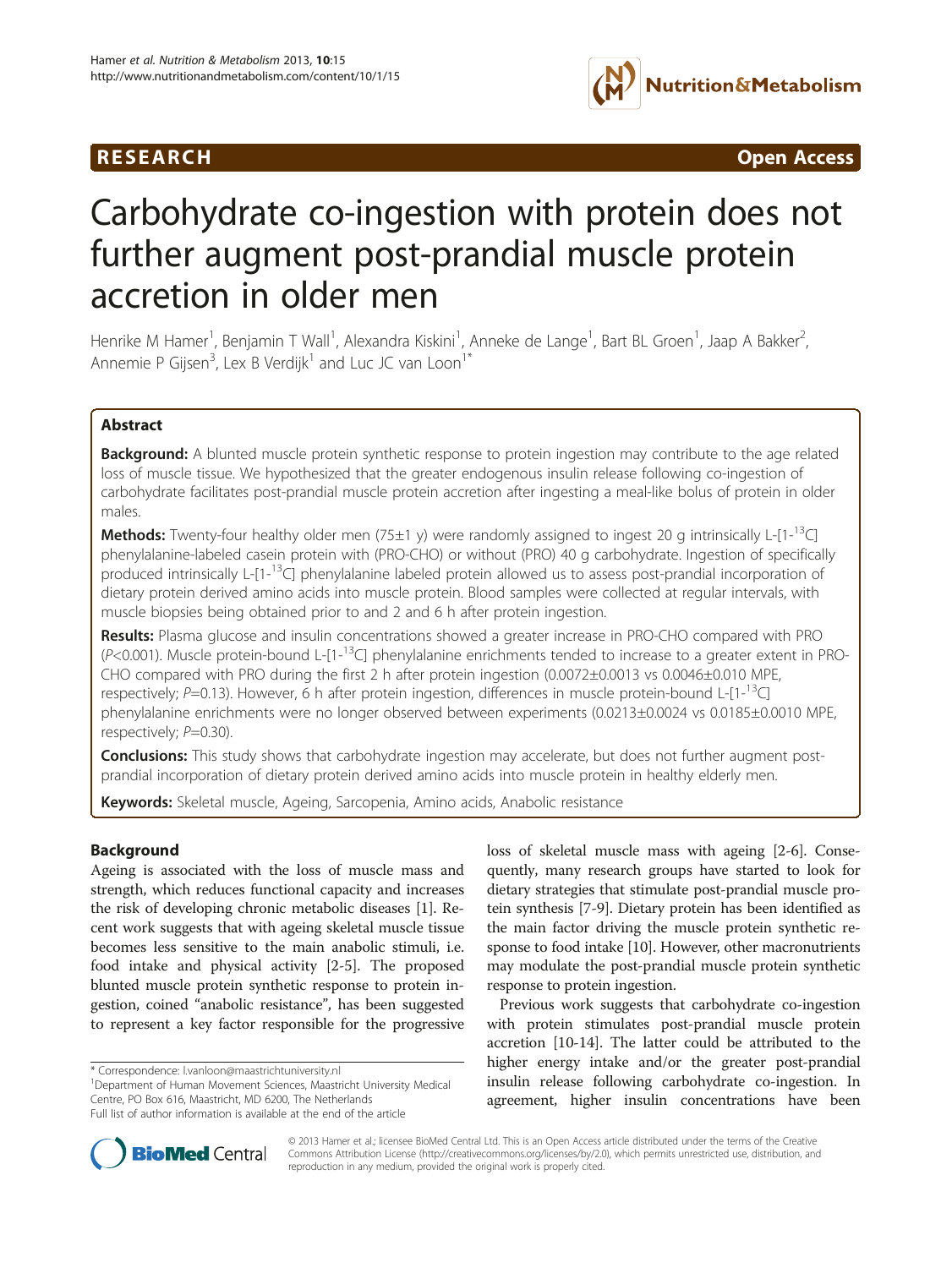reported to stimulate muscle protein synthesis rates under conditions of hyperaminoacidemia [\[15\]](#page-7-0). However, there is an on-going debate on whether circulating insulin levels regulate muscle protein synthesis [\[16,17](#page-7-0)]. Based on a series of clamp studies that assessed muscle protein synthesis rates at various levels of circulating insulin [\[18,19](#page-7-0)], it has been proposed that insulin is merely permissive, rather than modulatory, to stimulate muscle protein synthesis in healthy young adults [\[16\]](#page-7-0).

In contrast, this paradigm regarding the proposed permissive role of post-prandial insulin concentrations may not be applicable in older individuals. Higher insulin concentrations may be required to allow an appropriate post-prandial rise in muscle protein synthesis rates in the elderly population. The stimulation of endogenous insulin release following food intake represents a key factor driving post-prandial perfusion, allowing subsequent amino acid delivery to the muscle, facilitating amino acid uptake and/or activating anabolic signalling [\[20\]](#page-7-0). The decreased insulin sensitivity observed with ageing is associated with blunted endothelial-dependent vasodilation [[21](#page-7-0)]. It has therefore been proposed that senescent muscle is more resistant to the stimulating effect of post-prandial insulin levels on muscle perfusion and, as such, amino acid delivery to the muscle [\[22,23\]](#page-7-0). In agreement, work by Fujita et al. [\[11](#page-7-0)] has shown that local insulin administration in older adults increases muscle protein synthesis rates. These studies suggest that increasing post-prandial insulin release following food intake may augment amino acid delivery to the muscle, thereby increasing post-prandial muscle protein synthesis rates in the older population.

We hypothesize that co-ingesting carbohydrate increases the post-prandial muscle protein synthetic response to the ingestion of a meal-like bolus of protein in healthy older men. Therefore, we selected 24 older men (age:  $75±1$  y) in whom we determined the muscle protein synthetic response to the ingestion of 20 g dietary protein with or without 40 g carbohydrate during a 6 h post-prandial period. As presented in previous work from our laboratory [[8,24-](#page-7-0)[26](#page-8-0)] we applied specifically produced intrinsically L-[1-13C] phenylalanine labeled casein protein with a high enrichment level (37.4 MPE) to assess post-prandial incorporation of dietary protein derived  $L-[1-^{13}C]$  phenylalanine into muscle protein.

The present study is the first to provide evidence that greater energy intake or high post-prandial insulin levels are not required to increase the post-prandial muscle protein synthetic response to the ingestion of a meal like bolus of dietary protein ingestion in older individuals.

## Methods

#### Subjects

Twenty-four healthy elderly men (age: 75±1 y, body mass index (BMI):  $25.8\pm0.4$  kg⋅m<sup>-2</sup>) were selected to participate in the present study. Only male subjects were included, since protein synthesis rates have been shown to differ between men and women [\[27\]](#page-8-0). The subjects were randomly assigned to an experiment in which a single meal like bolus of protein with (PRO-CHO) or without (PRO) additional carbohydrate was ingested. Subjects' characteristics are presented in Table 1. Exclusion criteria were BMI >30 kg∙m-2, diabetes, all co-morbidities interacting with mobility and muscle metabolism of the lower limbs (e.g. arthrosis, arthritis, spasticity/rigidity, all neurological disorders and paralysis), use of anticoagulants, blood diseases, phenylketonuria, allergy for lidocain and participation in any regular exercise program. This study was conducted according to the guidelines laid down in the Declaration of Helsinki and all procedures involving human subjects were approved by the Medical Ethics Committee of the Maastricht University Medical Centre. Written informed consent was obtained from all subjects.

#### Pretesting

Prior to selection, all subjects participated in a routine medical screening. Subjects completed a health and activity questionnaire and underwent an oral-glucose-tolerance test (OGTT) to screen for type 2 diabetes according to the criteria set out by the World Health Organization [[28](#page-8-0)]. Venous plasma glucose and insulin concentrations determined during the OGTT were used to determine the oral glucose insulin sensitivity (OGIS) index [\[29\]](#page-8-0) and the homeostasis model assessment (HOMA) index [\[30](#page-8-0)]. Prior

#### Table 1 Subjects' characteristics

|                                                    | <b>PRO</b>     | PRO-CHO        |
|----------------------------------------------------|----------------|----------------|
| n                                                  | 12             | 12             |
| Age (y)                                            | $74.3 \pm 1.2$ | $74.8 \pm 1.0$ |
| Weight (kg)                                        | $78.4 \pm 1.9$ | $78.4 \pm 2.1$ |
| BMI ( $kg/m2$ )                                    | $25.7 \pm 0.4$ | $25.8 \pm 0.7$ |
| Systolic blood pressure (mmHg)                     | $140 \pm 5$    | $145 \pm 5$    |
| Diastolic blood pressure (mmHg)                    | $74 \pm 3$     | $71 \pm 4$     |
| Fat (%)                                            | $22.3 \pm 1.3$ | $23.2 \pm 1.1$ |
| Lean body mass (kg)                                | $58.5 \pm 1.1$ | $57.5 \pm 1.1$ |
| Basal plasma glucose (mmol:L <sup>-1</sup> )       | $5.4 \pm 0.1$  | $5.4 \pm 0.1$  |
| Plasma glucose OGTT $t=120$ min (mmol $L^{-1}$ )   | $6.3 \pm 0.5$  | $6.0 \pm 0.6$  |
| Basal plasma insulin (mUL-1)                       | $21 \pm 2$     | $21 \pm 2$     |
| Plasma insulin OGTT t=120 min (mUL <sup>-1</sup> ) | $93 \pm 19$    | $94 \pm 16$    |
| HbA1c (%)                                          | $5.7 \pm 0.1$  | $5.7 \pm 0.1$  |
| <b>HOMA</b>                                        | $5.1 \pm 0.5$  | $5.1 \pm 0.6$  |
| $OGIS$ (mL $min-1$ )                               | $347 \pm 17$   | $346 \pm 16$   |

Values represent means±SEM. HbA<sub>1c</sub>: glycated hemoglobin; OGTT: oral-glucose-tolerance-test; HOMA: Homeostasis Model Assessment; OGIS: Oral Glucose Insulin Sensitivity. Data were analysed with a two-tailed unpaired t-test. No significant differences between groups.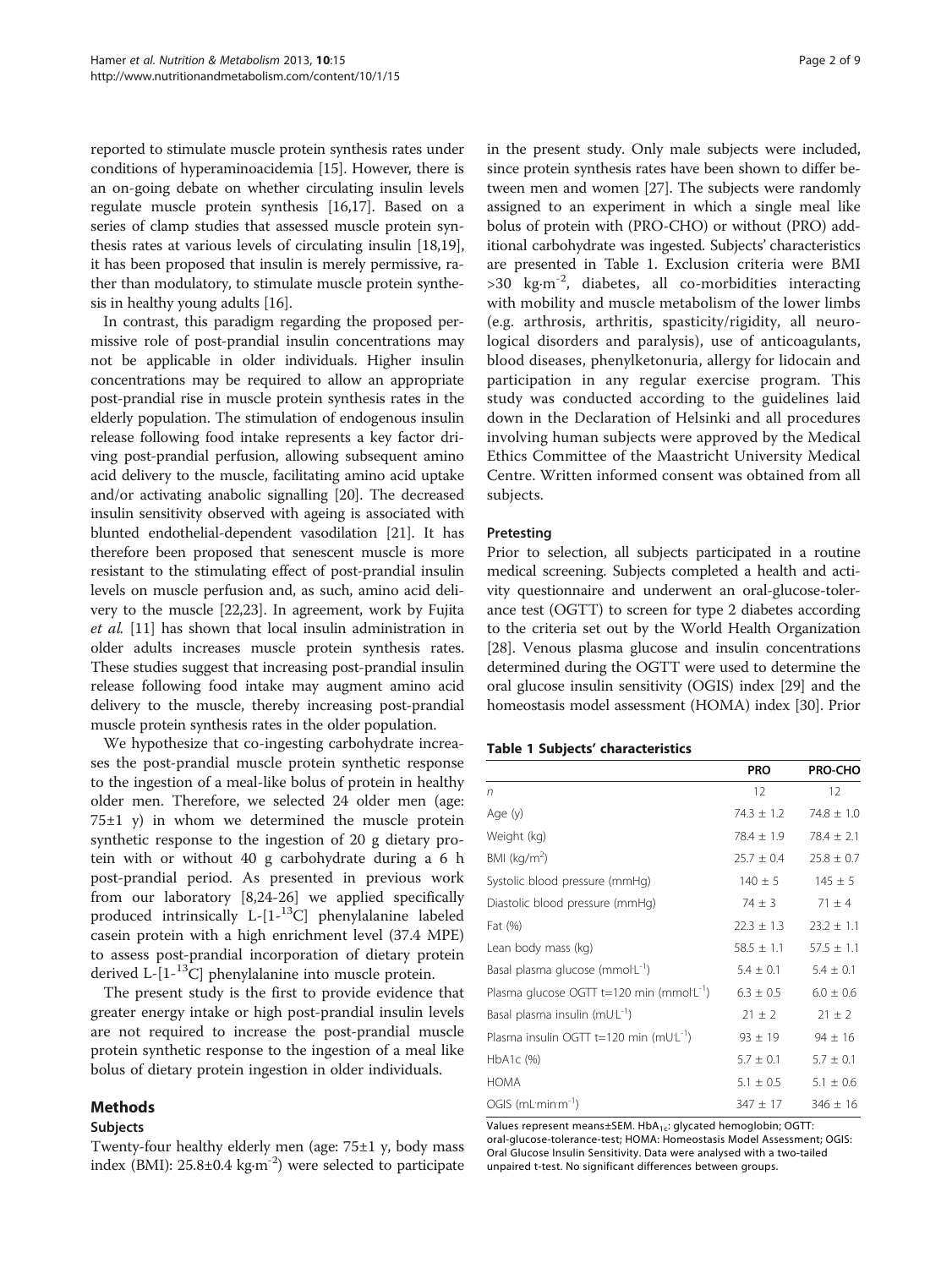to the OGTT, body weight and height were measured, and body composition was determined by dual-energy X-ray absorptiometry (DXA, Discovery A; Hologic, Bedford, USA).

#### Diet and activity before testing

All subjects consumed a standardized meal (33±2 kJ kg body weight, providing 44% energy (En%) carbohydrate, 22 En% protein, and 34 En% fat) the evening prior to the experiment. All volunteers refrained from strenuous physical activity and maintained their habitual diet for at least 2 d preceding the experiment.

## Protocol

At 0800, after an overnight fast, subjects arrived at the laboratory by car or public transport. A polytetrafluoroethylene catheter was inserted into a heated dorsal hand vein after which the hand was placed in a hot box (60°C) to allow arterialized venous blood sampling [\[31\]](#page-8-0). After a basal arterialized blood sample was collected, a fasting muscle biopsy sample was obtained from the vastus lateralis muscle. Subjects then ingested a single bolus of test drink containing 20 g intrinsically L- $[1 -$ <sup>13</sup>C] phenylalanine labeled casein. In the PRO-CHO group, 40 g carbohydrate (50% dextrose monohydrate; Avebe Food, Veendam, the Netherlands, 50% maltodextrin; AppliChem GmbH, Darmstand, Germany) was added to the test drink. The consumption of the test drink with or without carbohydrate marked the beginning  $(t= 0 \text{ min})$  of a 6 h post-prandial assessment period. Arterialized blood samples were subsequently collected at  $t = 15, 30, 45, 60,$ 90, 120, 150, 180, 210, 240, 270, 300, 330, and 360 min. A second muscle biopsy sample was taken from the same limb, through a new incision, >2 cm distal from the first incision at  $t = 120$  min. A third muscle biopsy sample was collected from the contralateral leg at  $t=$  360 min. Arterialized venous blood samples were collected into pre-chilled EDTA-containing tubes and centrifuged at <sup>1000</sup>g for 10 min at 4°C. Aliquots of plasma were frozen in liquid nitrogen and stored at −80°C until further analysis. Muscle biopsy samples were obtained from the middle region of the vastus lateralis, 15 cm above the patella and  $\sim$ 3 cm below entry through the fascia using the percutaneous needle biopsy technique [\[32\]](#page-8-0). Muscle biopsy samples were carefully dissected and freed from any visible non-muscle material and then immediately frozen in liquid nitrogen and stored at −80°C until further analysis.

## Preparation of intrinsically labeled protein

Intrinsically L- $[1^{-13}C]$  phenylalanine-labeled micellar casein protein was obtained by infusing a Holstein cow with large quantities of  $L-[1^{-13}C]$  phenylalanine, collecting milk, and purifying the casein fraction as described previously [[33](#page-8-0)]. The L- $[1^{-13}C]$  phenylalanine enrichment in the casein fraction averaged 37.4 mole percent excess (MPE).

The casein protein met all chemical and bacteriological specifications for human consumption. Subjects received a total beverage volume of 450 mL, which provided 20 g casein protein. Drinks were flavoured by adding 2 mL vanilla flavour (Givaudan, Naarden, the Netherlands) per L beverage.

#### Plasma analyses

Plasma glucose concentrations were analysed with an automatic analyser ABX Pentra 400 (Horiba ABX Diagnostics, Nijmegen, the Netherlands) using an ABX Pentra Glucose HK CP Kit (A11A01667, Horiba ABX Diagnostics). Insulin was analysed by radioimmunoassay using a commercially available kit (Insulin RIA kit HI-14K; Millipore, Billerica, USA). For determination of plasma amino acid concentrations, 10 μl of plasma was mixed with 1500 μl of 0.5 mM Tridecafluoroheptanoic acid (TDFHA) (Sigma, Zwijndrecht, The Netherlands) in water and 10 μl of the internal standard solution containing stable isotope-labeled amino acids (Cambridge Isotope Laboratories, Inc., Andover, USA) in 0.1 M HCl [[34](#page-8-0)]. Amino acid concentrations were determined using ultraperformance liquid chromatography tandem mass spectrometry (UPLC-MS/MS) as described previously [\[34](#page-8-0)].

For plasma phenylalanine enrichment measurements, plasma phenylalanine was derivatised to its  $t$ -butyldimethylsilyl (TBDMS) derivative, and the  $[1-13C]$  phenylalanine enrichment was determined by electron ionization gas chromatography–mass spectrometry (GC-MS, model 7890AN GC/5975C MSD; Agilent, Little Falls, USA) by using selected ion monitoring of masses 336 and 337 for unlabeled and  $1<sup>-13</sup>C$  labeled phenylalanine, respectively [[35](#page-8-0)]. Standard regression curves were applied in all isotopic enrichment analyses to assess the linearity of the mass spectrometer and to control for the loss of tracer. Enrichments (MPE) were corrected for the natural abundance of  ${}^{13}C$  phenylalanine [[36](#page-8-0)].

#### Muscle tissue analyses

For the measurement of  $L-[1-^{13}C]$  phenylalanine enrichment in the tissue-free amino acid pool and mixed muscle protein, 40–60 mg wet muscle was freeze dried. Collagen, blood, and other non-muscle fibre material were removed from the muscle fibres under a light microscope. The isolated muscle fibre mass was weighed, and 35 volumes  $(7 \times$  dry weight of isolated muscle fibres  $\times$  wet/dry weight ratio) of ice-cold 2% perchloric acid were added. The tissue was then homogenized by sonification  $(3 \times 10 \text{ sec})$ with 10 sec in-between time intervals) and centrifuged (at 1160 g for 20 min at 4°C). The supernatant was collected and processed in the same manner as the plasma samples, such that tissue-free L- $[1 -$ <sup>13</sup>C] phenylalanine enrichment could be measured by using its TBDMS derivative on a GC-MS. The protein pellet was washed with 3 additional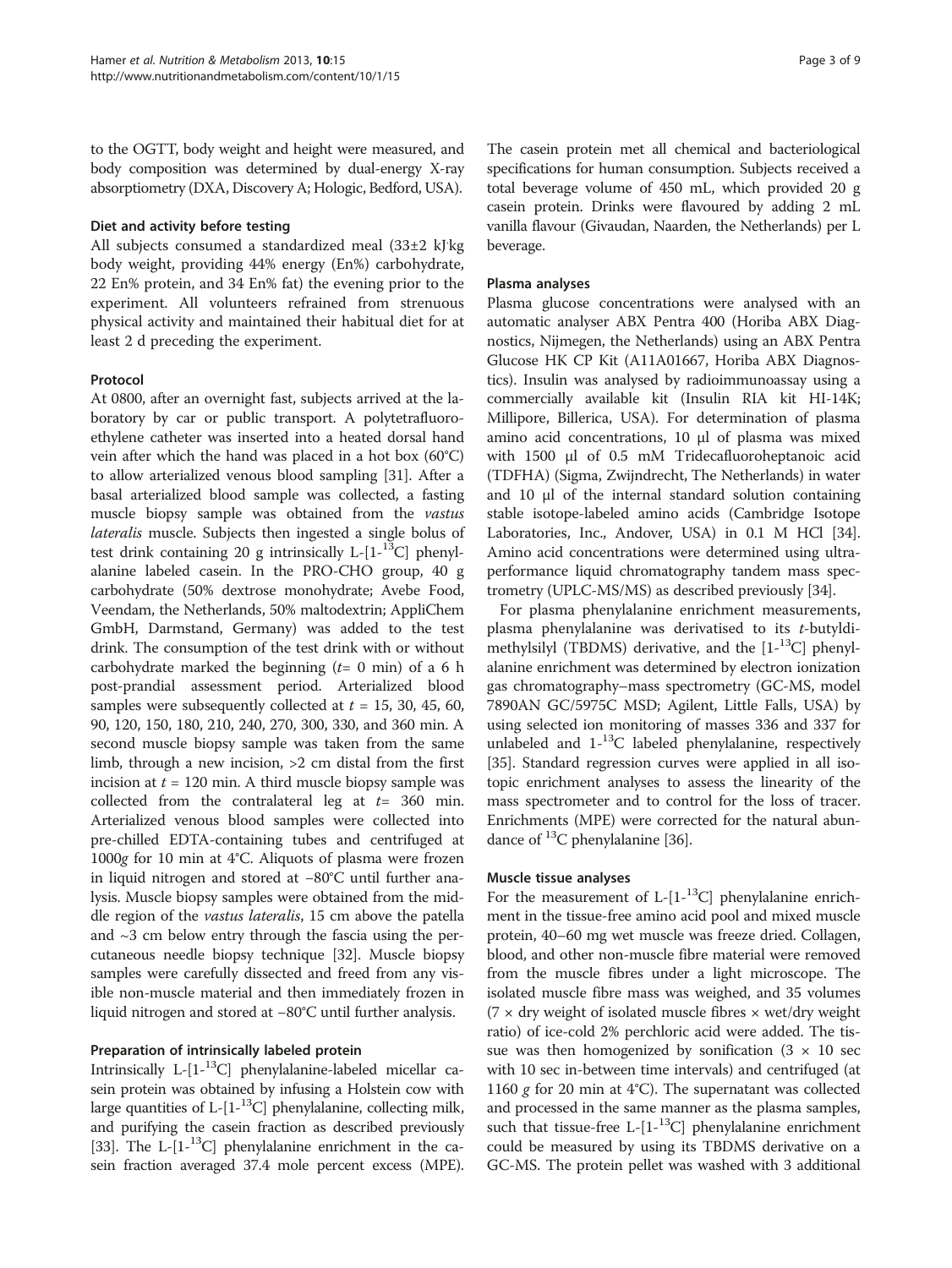1 mL washes of 2% perchloric acid, dried, and hydrolysed in 6 M HCl at 120°C for 15 to 18 h. The hydrolysed protein fraction was dried under a nitrogen stream while heated to 120°C. A 50% acetic acid solution was then added, and the hydrolysed protein was passed over a Dowex exchange resin (AG 50W-X8, 100–200 mesh hydrogen form; Bio-Rad, Hercules, USA) by using 1M HCl,  $H_2O$  and 2 M NH<sub>4</sub>OH as eluents. The NH<sub>4</sub>OH fraction was collected and used for further analysis.  $L-[1-13C]$ phenylalanine enrichment was determined by derivatisation to its  $N(0, S)$ -ethoxycarbonyl ethyl ester. The enrichment of the derivative was measured by GC-C -IRMS (MAT 253; Thermo Scientific, Bremen, Germany) by using an HP-Ultra 1 GC-column (no. 19091A-112; Hewlett Packard, USA), GC Isolink, and monitoring of ion masses 44, 45 and 46. By establishing the relationship between the enrichment of a series of L- $[1^{-13}C]$  phenylalanine standards of variable enrichment and the enrichment of the N(O,S)-ethoxycarbonyl ethyl esters of these standards, the muscle protein-bound enrichment of phenylalanine was determined. Standard regression curves were applied to assess the linearity of the mass spectrometer and to control for the loss of tracer. The coefficient of variation for the measurement of  $L-[1-^{13}C]$  phenylalanine enrichment in mixed muscle protein averaged 0.46±0.02%.

## Calculation of mixed muscle protein fractional synthetic rate from the ingested casein

The muscle protein fractional synthetic rate (FSR) from the ingested casein over the 6 h post-prandial period was calculated using the standard precursor product relationship [[37\]](#page-8-0). Muscle FSR was calculated as follows:

$$
FSR = \frac{\Delta Ep}{Eprecursor \times t} \times 100
$$

Where  $\Delta E$ p is the delta increment of muscle protein bound L- $[1 - {}^{13}C]$  phenylalanine enrichment (MPE) during the incorporation period, Eprecursor is the average values of plasma  $L-[1-^{13}C]$  phenylalanine or muscle free enrichments (MPE) during the incorporation period and  $t$  is the time interval (h) between biopsy samples [[38\]](#page-8-0).

## **Statistics**

All data are expressed as means±SEMs. The plasma insulin and glucose responses were calculated as the positive incremental area under the curve (iAUC) above baseline values. Differences in baseline values (i.e. age, weight, BMI, body composition, blood pressure, glucose tolerance) were determined using an unpaired, two-tailed Student's t-Test. Two-way ANOVA with time as within subjects factor and group (i.e. treatment) as between subjects factor was used to compare differences between treatments over time in plasma glucose and insulin concentrations, plasma amino acid

concentrations and plasma L- $[1-13C]$  phenylalanine enrichments. In case of a significant interaction between time and treatment, Bonferroni post-tests were applied to locate the differences. Differences between treatments in iAUC of plasma glucose and insulin, muscle free and protein-bound L- $[1-13C]$  phenylalanine enrichments and mixed muscle FSR were analysed with an unpaired, two-tailed Student's t-Test. Correlations between plasma and muscle free L- $[1$ - $^{13}$ C] phenylalanine enrichments were assessed by calculation Pearson's correlations coefficients. Statistical significance was set at P<0.05. All calculations were performed by using the PASW statistics 18.0.3 software package.

## Results

## Plasma glucose and insulin

Plasma glucose and insulin concentrations in the PRO and PRO-CHO experiment are shown in Figure [1](#page-4-0). Plasma glucose concentrations (Figure [1A](#page-4-0)) significantly increased after ingestion of casein plus carbohydrate (PRO-CHO), whereas no significant increase was observed after ingestion of casein only (Significant time (P<0.0001), treatment (P<0.0001) and interaction (P<0.0001) effect). In accordance, the plasma glucose response (iAUC) was significantly greater in the PRO-CHO compared with the PRO experiment (288±34 vs.  $13±5$  mmol L<sup>-1.</sup>6 h<sup>-1</sup>, respectively; P<0.0001). Plasma insulin concentrations (Figure [1B](#page-4-0)) showed a rapid increase following drink ingestion in both groups, although plasma insulin concentrations reached significantly higher concentrations in the PRO-CHO compared with the PRO experiment (Significant time (P<0.0001), treatment (P=0.0002) and interaction (P<0.0001) effect). In accordance, the plasma insulin response (iAUC) was significantly greater in the PRO-CHO compared with the PRO experiment (8421±1054 vs. 1058±234 mUL<sup>-1.</sup>6 h<sup>-1</sup>, respectively; P<0.0001). Plasma amino acids

Plasma phenylalanine (A), leucine (B), total essential amino acid (EAA; C), total branched chain amino acid (BCAA; D), total amino acid (E) and non-essential amino acid (NEAA; F) concentrations over time are depicted in Figure [2](#page-5-0). Following protein ingestion, a rapid increase in plasma amino acid concentrations was observed in both experiments (P<0.0001). Plasma phenylalanine concentrations did not differ between experiments, whereas plasma leucine concentrations were significantly lower in the PRO-CHO compared with the PRO experiment between 30–180 min following ingestion of the drink. In line, total plasma BCAA concentrations were significantly lower in the PRO-CHO compared with the PRO experiment group during the same time period. Total plasma EAA concentrations were significantly lower in the PRO-CHO experiment between 45–60 min following protein ingestion (P<0.05). Total plasma NEAA concentrations did not differ significantly between experiments. Plasma  $L-[1-^{13}C]$ phenylalanine enrichments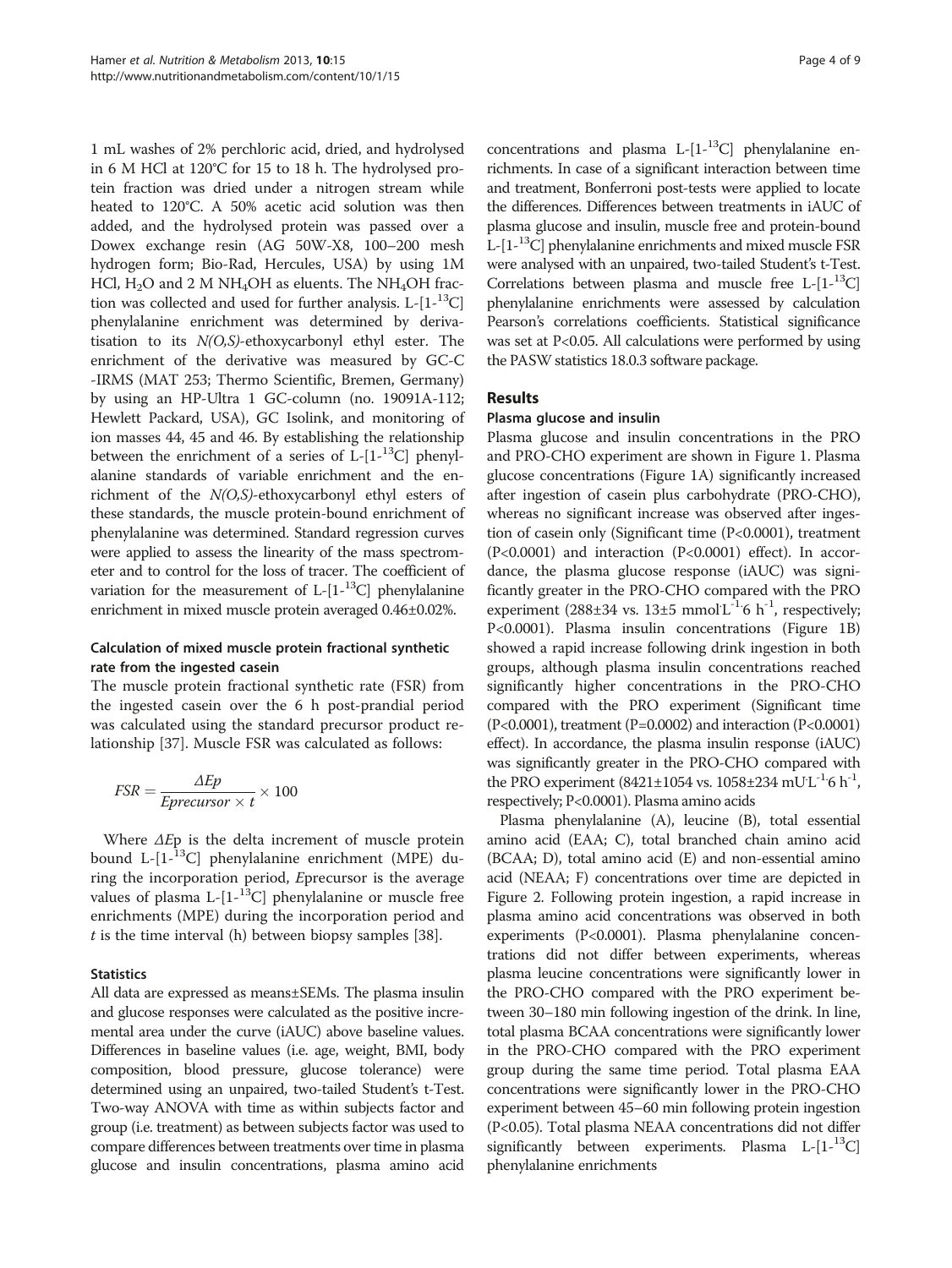<span id="page-4-0"></span>

The increase in plasma L- $[1-13C]$  phenylalanine enrichment over time is illustrated in Figure [3.](#page-6-0) Following ingestion of 20 g intrinsically L- $[1^{-13}C]$  phenylalanine-labeled casein, plasma L- $[1-1^3C]$  phenylalanine enrichments increased rapidly in both experiments (significant time (P<0.0001) and interaction (P<0.0009) effect). Peak plasma L-[1-13C] phenylalanine enrichments did not differ between groups and averaged 11.2±0.6 and 11.2±1.2 MPE in the PRO and PRO-CHO experiment, respectively. However, peak levels were reached much earlier in the PRO group (at t=45 versus t=120 min, respectively). Muscle tracer analysis

Muscle free L- $[1$ -<sup>13</sup>C] phenylalanine enrichments (MPE) at 2 and 6 h following into the post-prandial period are shown in Figure [3](#page-6-0). Muscle free L- $[1 - {}^{13}C]$  phenylalanine enrichments at 2 h following the drink averaged 5.1±0.4 and 6.1±0.7 MPE in the PRO and PRO-CHO experiment, respectively (P=0.29). At 6 h following the drink muscle free L- $[1$ -<sup>13</sup>C] phenylalanine enrichments had declined to  $2.5\pm0.2$  and  $2.7\pm0.3$  MPE, respectively (P=0.65). A strong significant correlation was observed between plasma and muscle free L- $[1$ -<sup>13</sup>C] phenylalanine enrichment at 2 h (r=0.89; P<0.0001) and 6 h (r=0.92; P<0.0001). Muscle protein-bound L- $[1 -$ <sup>13</sup>C] phenylalanine enrichments (MPE) assessed 2 and 6 h after protein ingestion are shown in Figure [4](#page-6-0). Muscle protein-bound  $L-[1-13C]$ phenylalanine enrichments at 2 h tended to be higher in the PRO-CHO compared with PRO experiment (0.0072 ±0.0013 vs 0.0046±0.0010 MPE: P=0.13). At 6 h after protein ingestion muscle protein-bound  $L-[1^{-13}C]$  phenylalanine enrichments no longer differed between experiments and averaged 0.0213±0.0024 and 0.0185±0.0010 MPE in the PRO-CHO and PRO experiment, respectively (P=0.30). Post-prandial amino acid deposition from dietary protein in the muscle protein pool was 59% and 15% greater following carbohydrate co-ingestion (PRO-CHO) when compared to the ingestion of protein only (PRO), at 2 and 6 h after protein ingestion, respectively. Mixed muscle protein fractional synthetic rates calculated over the entire 6 h post-prandial period, with the plasma tracer enrichments used as the precursor pool, did not differ between groups (0.0438±0.0046 vs 0.0400±0.0026 %h<sup>-1</sup>, in the PRO-CHO and the PRO group, respectively; P=0.48). Similarly, when muscle free L- $[1$ - $^{13}C]$  phenylalanine enrichments were used as a precursor to calculate FSR over the entire 6 h post-prandial period no differences were observed between groups (0.088±0.009 vs 0.099±0.008, in the PRO-CHO and the PRO group, respectively; P=0.44).

#### **Discussion**

In the present study, older men ingested intrinsically labeled dietary protein to assess the subsequent incorporation of the dietary protein derived amino acids into mixed muscle protein. We compared the post-prandial muscle protein synthetic response after ingesting a single meal-like (20 g) amount of dietary protein with or without 40 g carbohydrate in healthy older men. Carbohydrate coingestion strongly stimulated post-prandial insulin release. However, carbohydrate co-ingestion did not augment the post-prandial use of the ingested protein derived amino acids for muscle protein synthesis during a 6 h postprandial period in healthy older men.

Previous work suggests that co-ingestion of other macronutrients with protein may modulate the post-prandial muscle protein synthetic response [\[11-15](#page-7-0)[,39,40\]](#page-8-0). In the present study, we assessed whether post-prandial muscle protein accretion following the ingestion of a meal-like amount of casein protein could be augmented by adding 40 g carbohydrate. Therefore, we applied specifically produced intrinsically L- $[1^{-13}C]$  phenylalanine labeled dietary protein which allowed us to assess the metabolic fate of the ingested protein towards its incorporation into muscle protein [[33,41\]](#page-8-0). Importantly, this allows us to investigate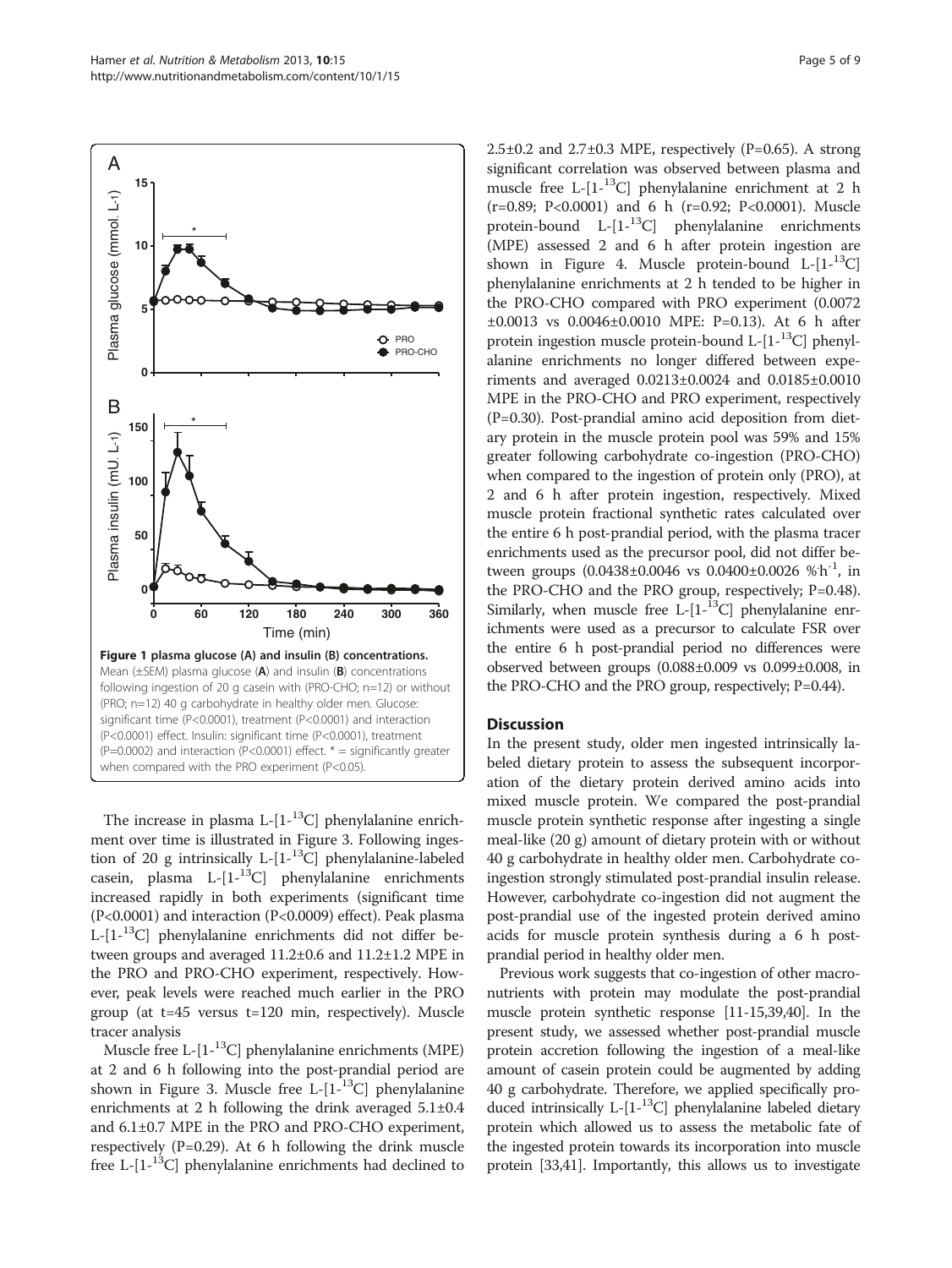<span id="page-5-0"></span>

the impact of carbohydrate co-ingestion in a more physiological (i.e. bolus feeding) setting. Carbohydrate coingestion strongly elevated plasma insulin concentrations with peak values of  $138\pm18$  vs.  $34\pm5$  mU $\cdot$  L<sup>-1</sup>, in the PRO-CHO and PRO experiment, respectively. After 90 min, plasma insulin concentrations no longer differed between experimental conditions (Figure [1\)](#page-4-0). In agreement with previous work [[42,43\]](#page-8-0), the greater insulin response seemed to modulate the plasma amino acid kinetics (Figure 2). Carbohydrate co-ingestion attenuated the post-prandial rise in plasma amino acid concentrations, mainly the branched chain amino acids (Figure 2). Plasma  $[1 - {}^{13}C]$  phenylalanine enrichments were also significantly lower in the PRO-CHO vs. PRO experiment, during the first 90 min after protein ingestion (Figure [3](#page-6-0)). The attenuated rise in plasma phenylalanine concentration and  $[1-{}^{13}C]$  phenylalanine enrichment following carbohydrate co-ingestion coincided with the greater rise in circulating insulin levels, implying that (muscle) tissue amino acid uptake was accelerated during the early post-prandial phase in the PRO-CHO experiment.

An insulin induced stimulation of amino acid uptake could allow a more rapid provision of amino acids available for muscle protein synthesis. In accordance, we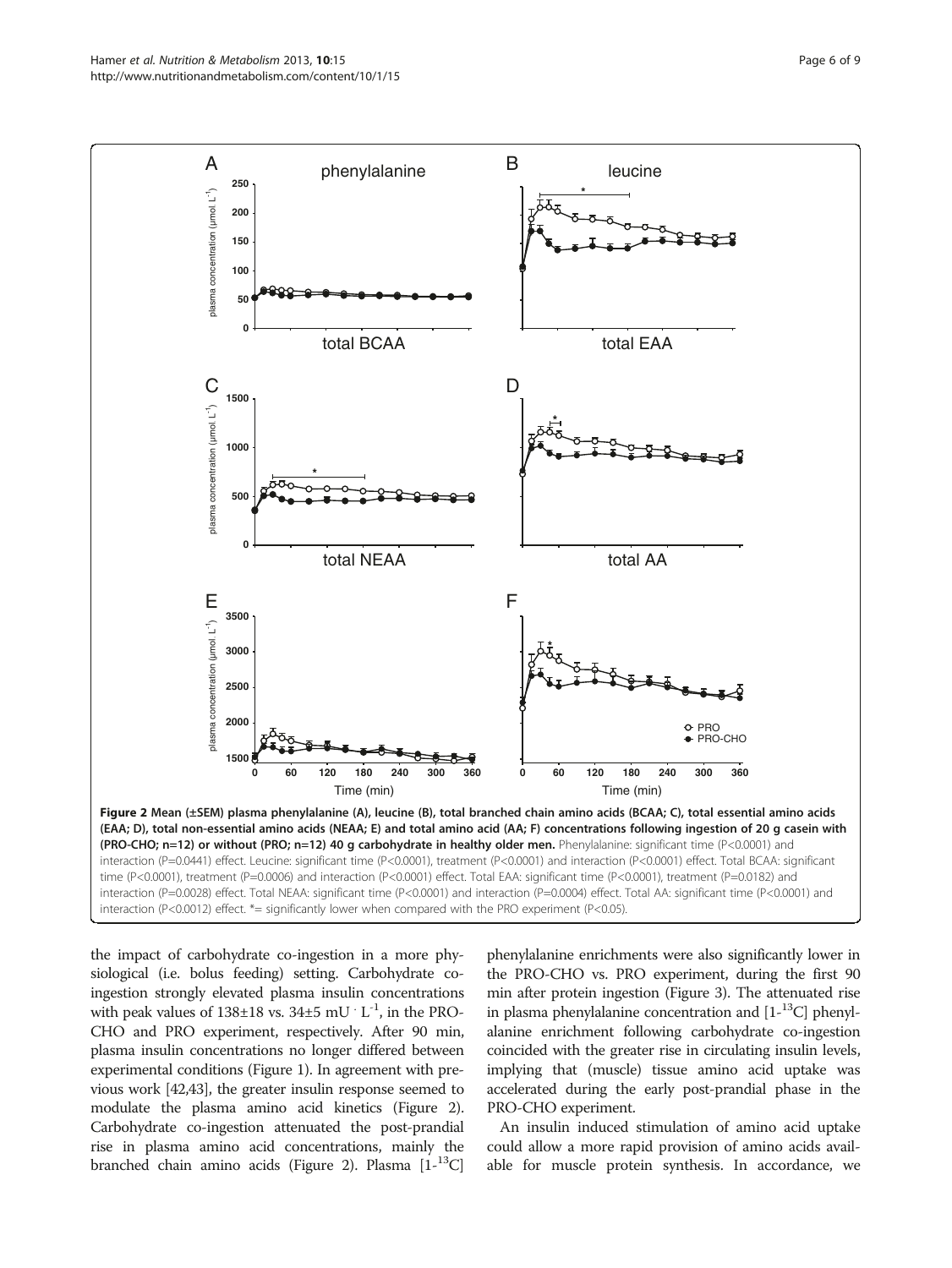<span id="page-6-0"></span>

observed a tendency for a greater incorporation rate of dietary protein derived L- $[1-13C]$  phenylalanine into skeletal muscle protein during the first 2 hours after protein ingestion when carbohydrate was co-ingested (P=0.13; Figure 4).

The suggested impact of carbohydrate ingestion on muscle protein accretion during the early post-prandial phase was not maintained. Incorporation of dietary protein derived L-[1-13C] phenylalanine into skeletal muscle protein during the 6 h following protein ingestion did not differ between experimental conditions and averaged



0.0213±0.0024 and 0.0185±0.0010 MPE in PRO-CHO and PRO, respectively (P=0.30; Figure 4). From these data we can conclude that carbohydrate co-ingestion may accelerate, but does not modify the metabolic fate of dietary protein derived amino acids for muscle protein synthesis over a 6 h post-prandial period in older men.

Our results suggest that the post-prandial insulin response following ingestion of 20 g casein only was already sufficient to maximize insulin-mediated stimulation of muscle protein synthesis. This finding is consistent with Greenhaff et al. [\[18\]](#page-7-0) who demonstrated that under clamp conditions insulin concentrations of merely  $5-15$   $mUL^{-1}$ are already sufficient to allow maximal stimulation of muscle protein synthesis rate during hyperaminoacidemic conditions in healthy young men. However, the latter has been questioned for the older population, as insulin resistance in senescent muscle has been associated with impaired insulin stimulated endothelial-dependent vasodilation [\[13-15\]](#page-7-0). Therefore, it can be hypothesized that higher post-prandial insulin concentrations are required to maximize the muscle protein synthetic response to food intake in the older population. Though the present data indicate that a greater post-prandial insulin response in the older population may accelerate the use of dietary protein derived amino acids for muscle protein synthesis, this does not modulate the total 6 h post-prandial muscle protein synthetic response. Discrepancies between the present results and previously published work [\[11-15](#page-7-0)[,39\]](#page-8-0) may be attributed to differences in study design with the other studies using a continuous supply of extra amino acids and/or carbohydrate rather than a single bolus. Nevertheless, this does not mean that the post-prandial muscle protein synthetic response cannot be further increased in the elderly population. Recently, we showed that by ingesting more protein (35 over 20 g), post-prandial dietary protein derived amino acid incorporation rates can be further improved [\[25\]](#page-7-0). Though we can only speculate on the impact of carbohydrate co-ingestion and/or greater insulin release on post-prandial muscle protein synthesis following ingestion of greater amounts of dietary protein, these combined findings may be used to suggest that more protein dense meals should be consumed by elderly and/ or more clinically compromised populations.

The observation that additional carbohydrate ingestion is not required to optimize post-prandial muscle protein synthesis is of important clinical relevance. With a proposed blunted muscle protein synthetic response in the elderly population, the need for proper dietary intervention is well recognized. Therefore, protein supplementation is presently being used in clinical practice to prevent or attenuate muscle loss in the older population. However, in the light of preventing excess energy intake and hyperglycemic blood glucose excursions it has been questioned what food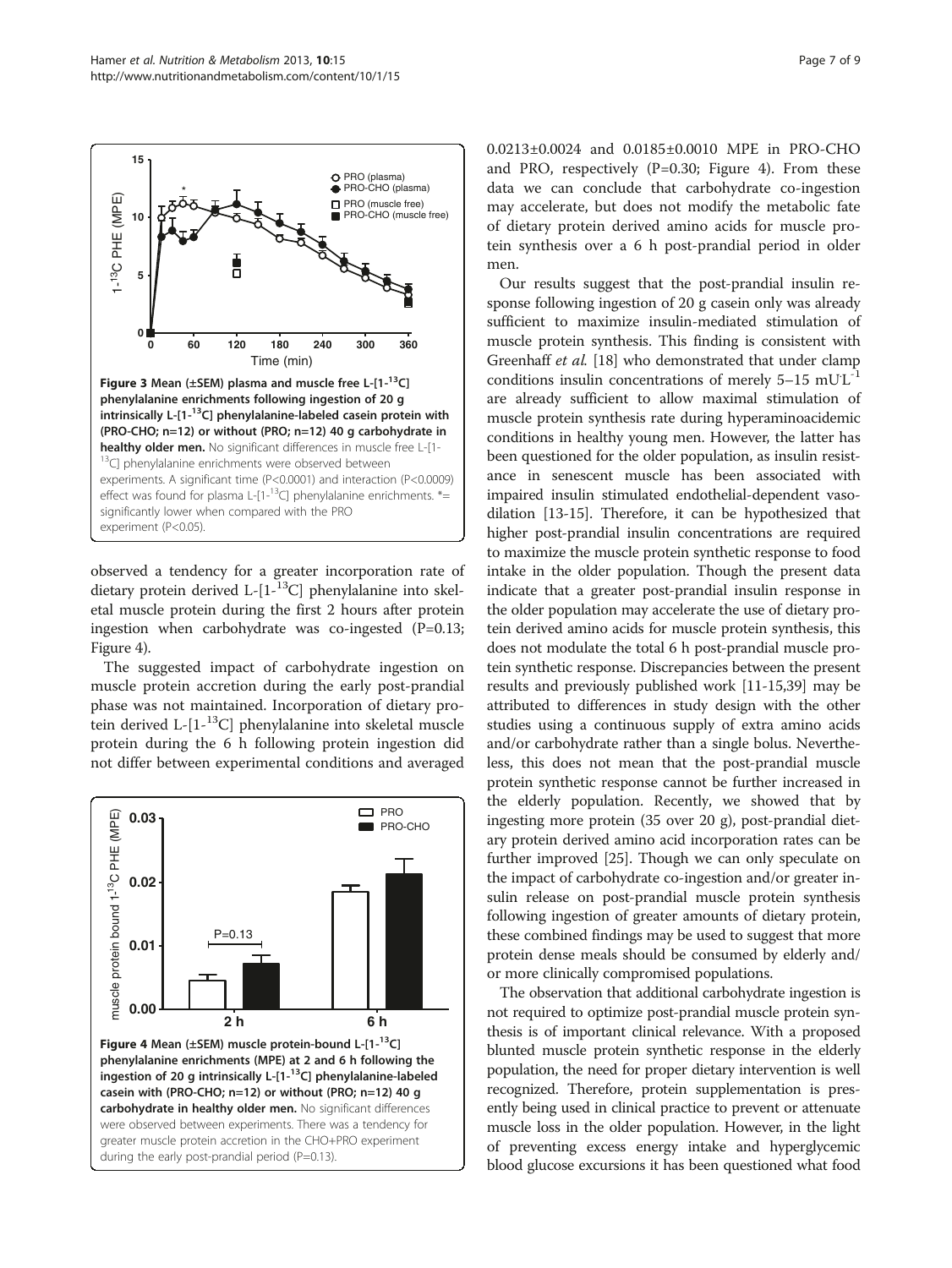<span id="page-7-0"></span>products or specifically designed nutritional supplements would be preferred to maximize post-prandial muscle protein accretion. The present study shows that large amounts of carbohydrate are definitely not required to maximize post-prandial muscle protein accretion to the ingestion of a single 20 g bolus of dietary protein, suggesting that products high in protein and low in carbohydrate are as effective to stimulate muscle protein synthesis without increasing energy intake.

We conclude that carbohydrate ingestion may accelerate, but does not further augment post-prandial incorporation of dietary protein derived amino acids into muscle protein in healthy elderly men. This implies that ingestion of carbohydrate is not required to optimize post-prandial muscle protein accretion in the older population. This has important clinical relevance for the development of clinical nutrition for the elderly population.

#### Abbreviations

BMI: Body mass index; FSR: Fractional synthetic rate; HOMA: Homeostasis model assessment; MPE: Mole percent excess; OGIS: Oral glucose insulin sensitivity; OGTT: Oral-glucose-tolerance test.

#### Competing interests

All authors report that there are no financial or non-financial conflicts of interests.

#### Authors' contributions

LBV and LJCvL conceived of the study; HMH, BTW, AK, BBLG and AdL carried out the human intervention study; HMH and BTW performed the statistical analysis; JAB and APG performed the biological analyses; HMH and LJCvL drafted the manuscript. All authors have read and approved the final manuscript.

#### Author details

<sup>1</sup>Department of Human Movement Sciences, Maastricht University Medical Centre, PO Box 616, Maastricht, MD 6200, The Netherlands. <sup>2</sup>Department of Clinical Genetics, Maastricht University Medical Centre, Maastricht, The Netherlands. <sup>3</sup>Department of Human Biology, Maastricht University Medical Centre, Maastricht, The Netherlands.

#### Received: 26 September 2012 Accepted: 19 January 2013 Published: 25 January 2013

#### References

- Evans WJ: What is sarcopenia? J Gerontol A Biol Sci Med Sci 1995, 50 Spec No:5–8.
- 2. Cuthbertson D, Smith K, Babraj J, Leese G, Waddell T, Atherton P, Wackerhage H, Taylor PM, Rennie MJ: Anabolic signaling deficits underlie amino acid resistance of wasting, aging muscle. FASEB J 2005, 19:422–424.
- 3. Durham WJ, Casperson SL, Dillon EL, Keske MA, Paddon-Jones D, Sanford AP, Hickner RC, Grady JJ, Sheffield-Moore M: Age-related anabolic resistance after endurance-type exercise in healthy humans. FASEB J 2010, 24:4117–4127.
- 4. Katsanos CS, Kobayashi H, Sheffield-Moore M, Aarsland A, Wolfe RR: Aging is associated with diminished accretion of muscle proteins after the ingestion of a small bolus of essential amino acids. Am J Clin Nutr 2005, 82:1065–1073.
- 5. Guillet C, Prod'homme M, Balage M, Gachon P, Giraudet C, Morin L, Grizard J, Boirie Y: Impaired anabolic response of muscle protein synthesis is associated with S6K1 dysregulation in elderly humans. FASEB J 2004, 18:1586–1587.
- 6. Burd NA, Wall BT, van Loon LJ: The curious case of anabolic resistance: old wives' tales or new fables? J Appl Physiol 2012, 112:1233–1235.
- 7. Dangin M, Guillet C, Garcia-Rodenas C, Gachon P, Bouteloup-Demange C, Reiffers-Magnani K, Fauguant J, Ballevre O, Beaufrere B: The rate of protein digestion affects protein gain differently during aging in humans. J Physiol 2003, 549:635–644.
- 8. Pennings B, Boirie Y, Senden JM, Gijsen AP, Saris WH, van Loon LJ: Whey protein stimulates postprandial muscle protein accretion more effectively than casein and casein hydrolysate in elderly men. Am J Clin Nutr 2011, 93:997–1005.
- 9. Phillips SM, Tang JE, Moore DR: The role of milk- and soy-based protein in support of muscle protein synthesis and muscle protein accretion in young and elderly persons. J Am Coll Nutr 2009, 28:343-354.
- 10. Koopman R, Pannemans DL, Jeukendrup AE, Gijsen AP, Senden JM, Halliday D, Saris WH, van Loon LJ, Wagenmakers AJ: Combined ingestion of protein and carbohydrate improves protein balance during ultra-endurance exercise. Am J Physiol Endocrinol Metab 2004, 287:E712–720.
- 11. Fujita S, Glynn EL, Timmerman KL, Rasmussen BB, Volpi E: Supraphysiological hyperinsulinaemia is necessary to stimulate skeletal muscle protein anabolism in older adults: evidence of a true age-related insulin resistance of muscle protein metabolism. Diabetologia 2009, 52:1889–1898.
- 12. Fujita S, Rasmussen BB, Cadenas JG, Grady JJ, Volpi E: Effect of insulin on human skeletal muscle protein synthesis is modulated by insulininduced changes in muscle blood flow and amino acid availability. Am J Physiol Endocrinol Metab 2006, 291:E745–754.
- 13. Miller SL, Tipton KD, Chinkes DL, Wolf SE, Wolfe RR: Independent and combined effects of amino acids and glucose after resistance exercise. Med Sci Sports Exerc 2003, 35:449–455.
- 14. Volpi E, Mittendorfer B, Rasmussen BB, Wolfe RR: The response of muscle protein anabolism to combined hyperaminoacidemia and glucoseinduced hyperinsulinemia is impaired in the elderly. J Clin Endocrinol Metab 2000, 85:4481–4490.
- 15. Nygren J, Nair KS: Differential regulation of protein dynamics in splanchnic and skeletal muscle beds by insulin and amino acids in healthy human subjects. Diabetes 2003, 52:1377–1385.
- 16. Phillips SM: Insulin and muscle protein turnover in humans: stimulatory, permissive, inhibitory, or all of the above? Am J Physiol Endocrinol Metab 2008, 295:E731.
- 17. Timmerman KL, Volpi E: Amino acid metabolism and regulatory effects in aging. Curr Opin Clin Nutr Metab Care 2008, 11:45–49.
- 18. Greenhaff PL, Karagounis LG, Peirce N, Simpson EJ, Hazell M, Layfield R, Wackerhage H, Smith K, Atherton P, Selby A, Rennie MJ: Disassociation between the effects of amino acids and insulin on signaling, ubiquitin ligases, and protein turnover in human muscle. Am J Physiol Endocrinol Metab 2008, 295:E595–604.
- 19. Meek SE, Persson M, Ford GC, Nair KS: Differential regulation of amino acid exchange and protein dynamics across splanchnic and skeletal muscle beds by insulin in healthy human subjects. Diabetes 1998, 47:1824–1835.
- 20. Meneilly GS, Elliot T, Bryer-Ash M, Floras JS: Insulin-mediated increase in blood flow is impaired in the elderly. J Clin Endocrinol Metabol 1995, 80:1899–1903.
- 21. Clark MG, Wallis MG, Barrett EJ, Vincent MA, Richards SM, Clerk LH, Rattigan S: Blood flow and muscle metabolism: a focus on insulin action.  $AmJ$ Physiol Endocrinol Metab 2003, 284:E241–258.
- 22. Timmerman KL, Lee JL, Dreyer HC, Dhanani S, Glynn EL, Fry CS, Drummond MJ, Sheffield-Moore M, Rasmussen BB, Volpi E: Insulin stimulates human skeletal muscle protein synthesis via an indirect mechanism involving endothelial-dependent vasodilation and mammalian target of rapamycin complex 1 signaling. J Clin Endocrinol Metab 2010, 95:3848-3857.
- 23. Timmerman KL, Lee JL, Fujita S, Dhanani S, Dreyer HC, Fry CS, Drummond MJ, Sheffield-Moore M, Rasmussen BB, Volpi E: Pharmacological vasodilation improves insulin-stimulated muscle protein anabolism but not glucose utilization in older adults. Diabetes 2010, 59:2764–2771.
- 24. Pennings B, Koopman R, Beelen M, Senden JM, Saris WH, van Loon LJ: Exercising before protein intake allows for greater use of dietary protein-derived amino acids for de novo muscle protein synthesis in both young and elderly men. Am J Clin Nutr 2011, 93:322-331.
- 25. Pennings B, Groen B, de Lange A, Gijsen AP, Zorenc AH, Senden JM, van Loon LJ: Amino acid absorption and subsequent muscle protein accretion following graded intakes of whey protein in elderly men. Am J Physiol Endocrinol Metab 2012, 302:E992-999.